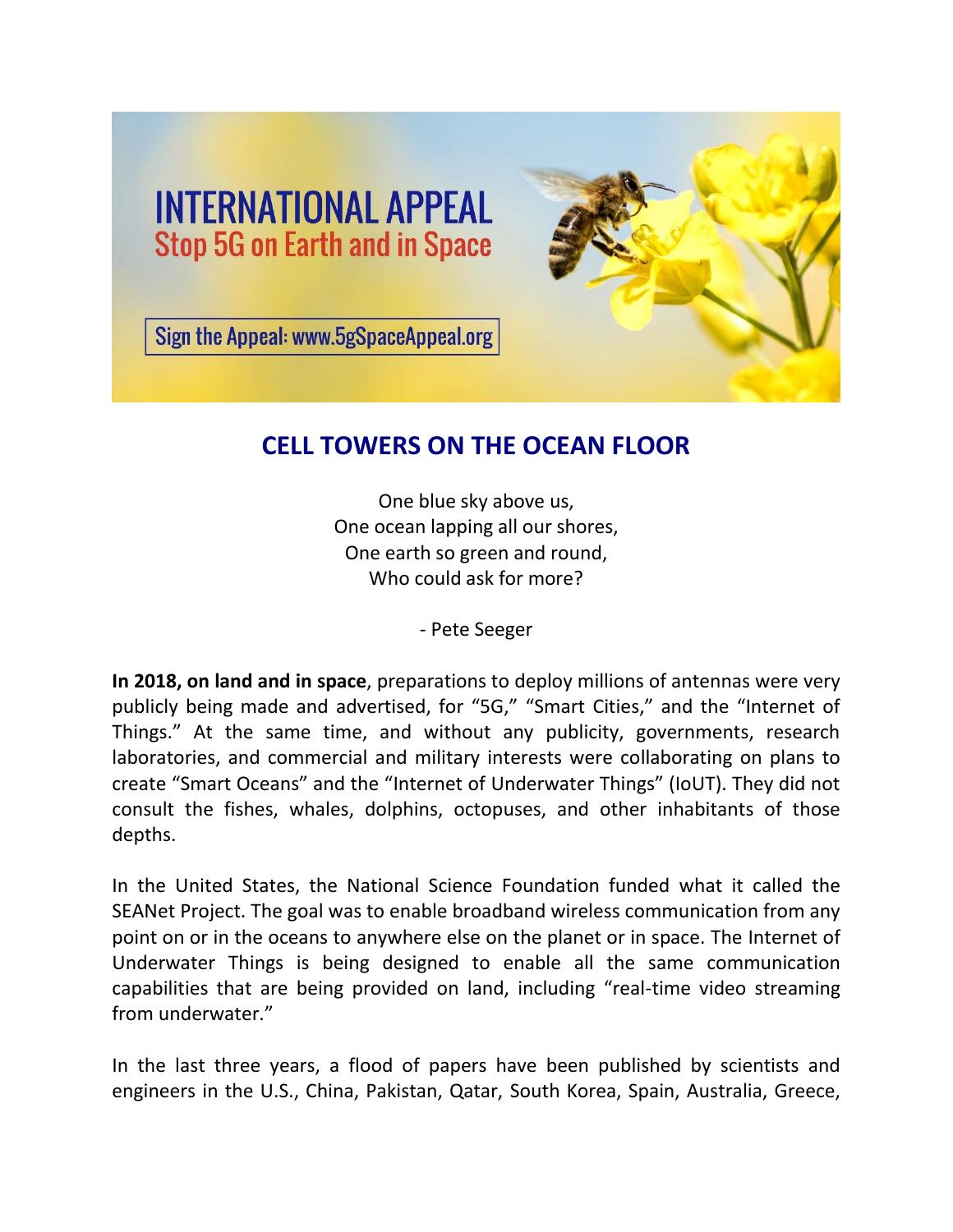Italy, France, Morocco, Saudi Arabia, and elsewhere. In 2020, the *IEEE Internet of Things Journal* published a Special Issue on *Internet of Things for Smart Ocean*. In 2019, the journal *Sensors* published a Special Issue on *Smart Ocean: Emerging Research Advances, Prospects and Challenges*, and the same journal is now publishing another Special Issue on *Internet of Underwater Things*.

Some of the activities that supposedly "need" this technology in the oceans are:

- climate change monitoring
- pollution control and tracking
- disaster prevention including tsunami warning systems
- ocean exploration
- fishing and aquaculture
- coral reef harvesting
- tectonic plate monitoring
- navigation
- global oceanic trade
- oil and gas exploration and production
- military communication and surveillance

The infrastructure that is beginning to be deployed, throughout the oceans, includes:

- sensors and antennas ("nodes") on the ocean floor
- nodes at different depths
- surface nodes
- relay antennas at different depths to transmit data vertically from the ocean floor to the ocean surface, and horizontally between nodes
- Autonomous Underwater Vehicles (AUVs)
- Autonomous Surface Vehicles (ASVs)
- underwater robots
- wireless surface buoys
- smart boats and ships
- smart submarines
- smart shores

Communication being more difficult to accomplish underwater than through the air, and more subject to interference, several different types of communication media are being used in the oceans to send data at different speeds and over different distances. Acoustic waves, radio waves, lasers, LED light, and magnetic induction are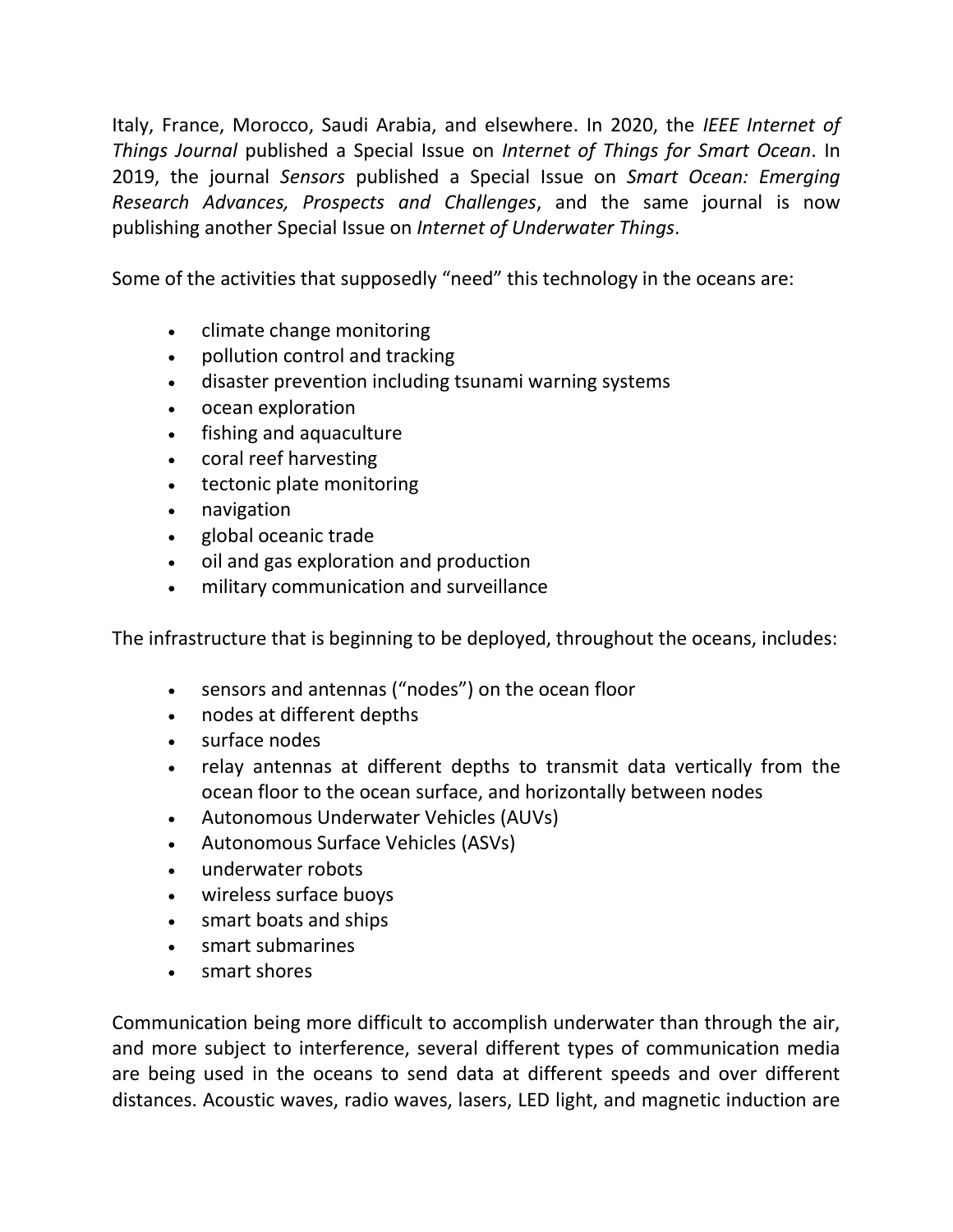all being used to flood the oceans with data. An underwater GPS system is being developed. Most of these media work only for short- to medium-range communication. Long-range communication relies on acoustic waves, and is similar to the technology used in ocean sonar.



These technologies are already being marketed commercially and installed in the world's oceans today. At the 2022 Oceanology International conference, which will be held in London from March 15 to 17, dozens of these companies will be exhibiting their products.

WaterLinked sells underwater sensor technology through distributors around the world for use in aquaculture, and in underwater navigation. "Our Wireless Sense™ technology enables reliable wireless communication and innovative subsea sensor solutions," says their website.

EvoLogics sells underwater acoustic modems, both mid-range and long-range, that "provide full-duplex digital communication."

SonarDyne International sells underwater acoustic modems to the oil and gas industry and to governments and navies.

Voyis sells short- and long-range underwater laser scanners.

GeoSpectrum sells "integrated, end-to-end acoustic systems" for oil and gas exploration and for military purposes.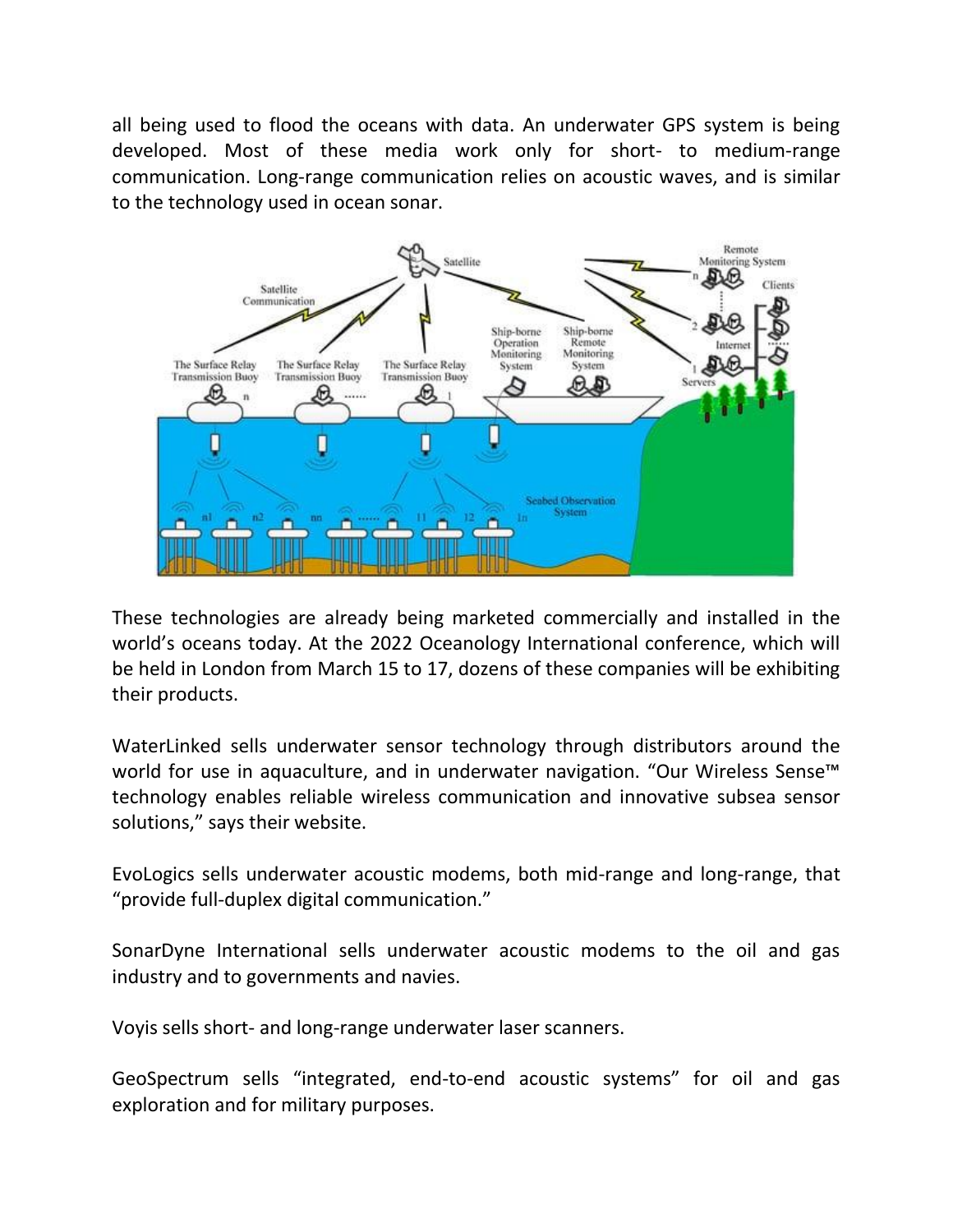Dynautics sells autonomous underwater vehicles (AUVs). Seaber sells "off-the-shelf micro-AUVs."

Hydromea markets "the first ever tether-less underwater drone."

Mediterraneo Señales Maritimas sells "data buoys that integrate sensors through our datalogger so the data can be transmitted to a remote station and displayed on our software."

3D at Depth, Inc. "provides advanced subsea LIDAR laser systems."

Teledyne Marine sells Autonomous Underwater Gliders, Autonomous Underwater Vehicles ("unmanned robot submarines") and "laser systems for both shallow and deep-sea submerged diving."

"Underwater robots swarm the ocean," says a page on the website of the Woods Hole Oceanographic Institute. The Institute has developed an acoustic-based navigation system that is enabling large numbers of underwater robots to work together. "Instead of using just a single, larger and more expensive underwater robot to cover an area of the ocean, we want to have hundreds or even thousands of smaller, lower-cost robots that can all work in sync," says their webpage.

Ocean protection organizations have long been campaigning against noise pollution in the oceans, but they are only beginning to be aware of this new type of assault, which has the potential to dwarf all previous noise assaults in its scope and magnitude. For example, one of the campaigns of the environmental organization, Sea Shepherd, is "Silencing the Deafening Roar of Ocean Noise Pollution." They write:

"In 1953, Jacques Cousteau published a classic memoir on his early days of underwater exploration. He titled this book *The Silent World.* Today, human activities make a mockery of that title. Over the past several decades, marine noise pollution has grown at an exponential rate. Noise from vessel traffic is doubling every decade. Pile-driving, dredging, sonar, and seismic exploration for oil and gas add to the cacophony. For marine wildlife, and especially for acoustically-sensitive cetaceans, this anthropogenic racket poses a grave and growing threat. Ocean noise pollution causes severe stress, behavioral changes, masking (i.e., difficulty perceiving important natural sounds), strandings, and noise-induced loss of hearing sensitivity."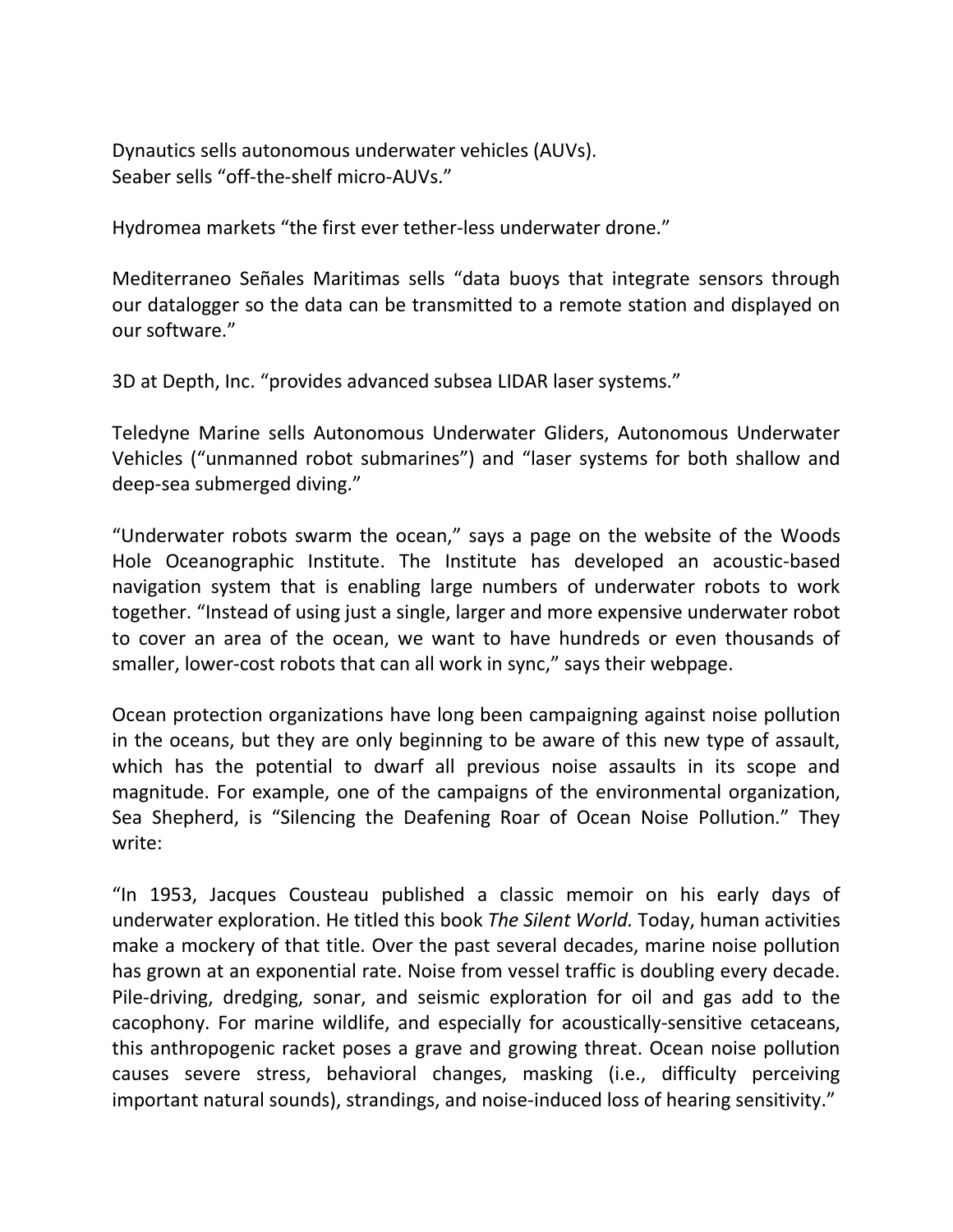To this mix is now being added the Internet of Underwater Things, which is beginning to flood the oceans with sound in order to connect them to the Internet. And this sound will be pulse-modulated with the same harmful frequencies as radio waves in order to carry the same data. And to communicate over large distances, some of the underwater acoustic modems that are being marketed are capable of producing sound as loud as 202 decibels. That is equivalent to 139 decibels in air. It is as loud as a jet engine at a distance of 100 feet, and is above the threshold for pain in humans. These modems blast modulated sound at frequencies ranging from 7 kHz to 170 kHz, encompassing almost the entire hearing range of dolphins, which use sound for hunting and navigating.

The effects of sonar on whales and dolphins have been widely publicized. But the effects of noise pollution on fish and other denizens of the deep are just as devastating, as Lindy Weilgart details in her [36-page report for OceanCare.](https://www.oceancare.org/wp-content/uploads/2017/10/OceanNoise_FishInvertebrates_May2018.pdf) She reviews 115 research studies on the effects of noise on 66 species of fish and 36 species of invertebrates.

"Most fish and invertebrates use sound for vital life functions," she writes. "Noise impacts on development include body malformations, higher egg or immature mortality, developmental delays, delays in metamorphosing and settling, and slower growth rates... Anatomical impacts from noise involve massive internal injuries, cellular damage to statocysts and neurons, causing disorientation and even death, and hearing loss... Behaviorally, animals showed alarm responses, increased aggression, hiding, and flight reactions; and decreased anti-predator defense, nest digging, nest care, courtship calls, spawning, egg clutches, and feeding... Some commercial catches dropped by up to 80% due to noise, with larger fish leaving the area."

If the new assault continues, it will provide the last nails in the coffins of our oceans, and -- since the oceans are the source of all life -- of our planet. Already in 1970, just 17 years after he published *The Silent World*, Jacques Cousteau, returning from 3½ years of exploration in which he traveled 155,000 miles, told the world: "The oceans are dying. The pollution is general."

"People don't realize that all pollution goes to the seas," said Cousteau. "The earth is less polluted. It is washed by the rain which carries everything into the oceans where life has diminished by 40 per cent in 20 years. Fish disappear. Flora too." And what was not being poisoned was being mined for food as though ocean life was an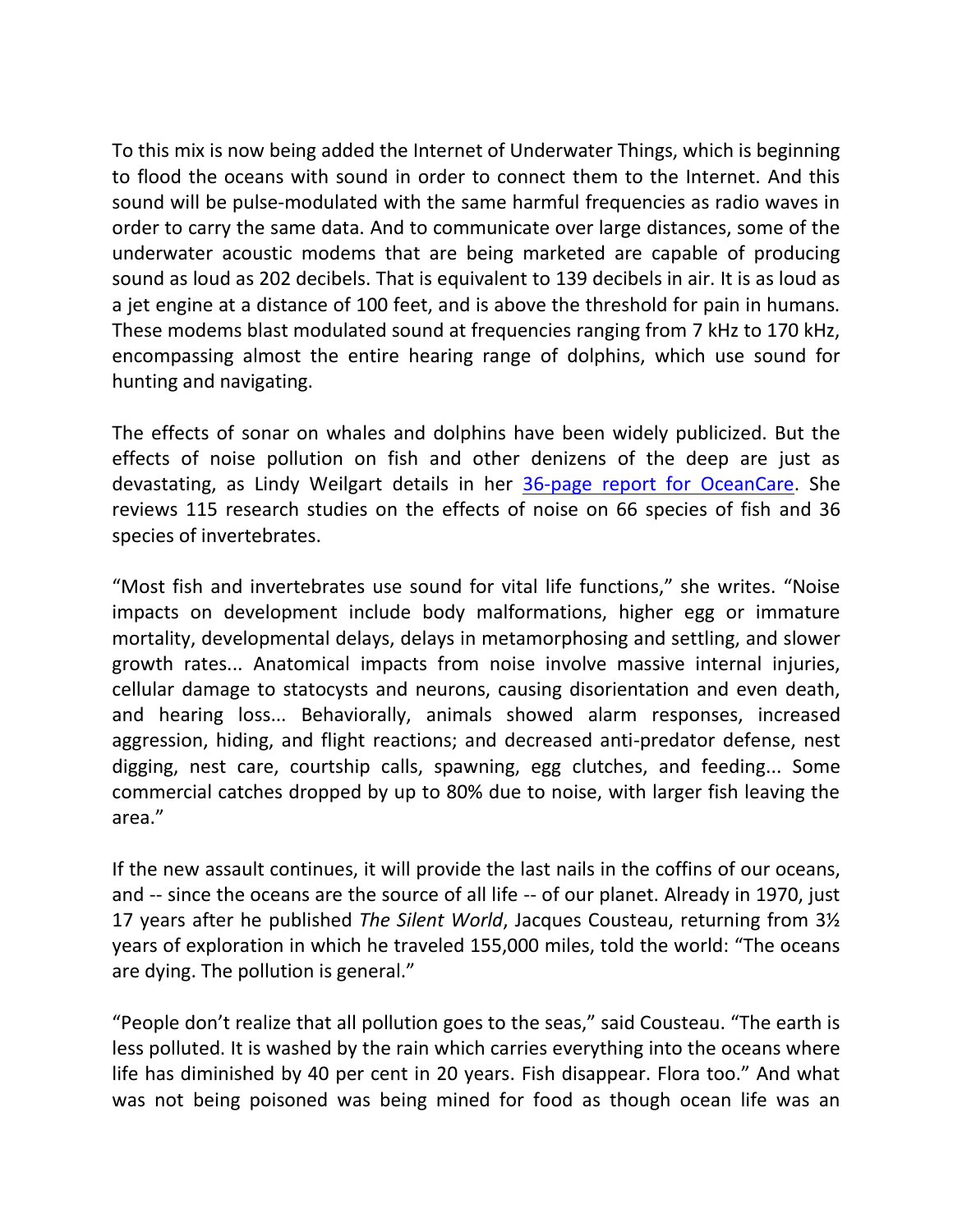inexhaustible resource. "The oceans are being scraped," he said. "Eggs and larvae are disappearing. In the past, the sea renewed itself. It was a complete cycle. But this balance was upset with the appearance of industrial civilization. Shrimps are being chased from their holes by electric shocks. Lobsters are being sought in impossible places. Coral itself is disappearing. Even in the Indian Ocean, which is little traveled."

Life in the oceans today is hanging by a thread. If the rate of population declines continues, there will be no almost fish left in the oceans by 2048. $^1$  The oceans are absorbing 24 million tons of carbon dioxide every day, are 26% more acidic than before we began burning fossil fuels,<sup>2</sup> and have absorbed 93% of the heat generated by greenhouse gases since the 1970s. $^3$  The damage already done to coral reefs by acidification, rising temperatures, and bottom trawling would take 100,000 years for nature to repair.<sup>4</sup> Diatoms -- a type of algae at the base of the ocean's food chain that is also the source of a third of the world's oxygen production -- have been declining by more than 1% per year for two decades.<sup>5</sup> Populations of krill -- the small shrimplike crustaceans that make up a large portion of the diet of many species of whales, penguins and seals -- have declined by 80% since the 1970s.<sup>6</sup> And the deepest layers of the oceans are severely depleted of oxygen -- so much so that deep-diving fish no longer dive deep but remain near the surface in order to breathe. And populations of fishes that live in the deep sea are drastically declining. Warming oceans can no longer hold as much oxygen, and it is the deepest waters that are depleted of oxygen first.<sup>7,8,9,10</sup> Large numbers of bottom-dwelling crabs have suffocated off the coast of Oregon. $^{11}$  More than a thousand manatees died of starvation in 2021 off the coast of Florida because the seagrass they eat has been killed by pollution.<sup>12</sup> And there is so much plastic throughout the oceans<sup>13</sup> that sardines sold in an Australian fish market contain 3 milligrams of plastic in every gram of their tissue. $^{14}$ 

Although many are the assaults on the oceans, and on the Earth, the single most urgent assault, which is destroying the planet the quickest, is wireless technology. It is the most destructive itself, and it speeds up and coordinates all the other assaults. And driving all of wireless technology, including wireless technology on land, in space, and in the oceans, is the cell phone. All of wireless technology, from 2G to 5G to the Internet of Things to the Internet of Underwater Things, requires everyone to be holding a cell phone in their hands. It is the director, it is the target, and without it, the present rate of destruction could not continue.

As Hillel said two thousand years ago, "If not now, when? If not me, who?"

\_\_\_\_\_\_\_\_\_\_\_\_\_\_\_\_\_\_\_\_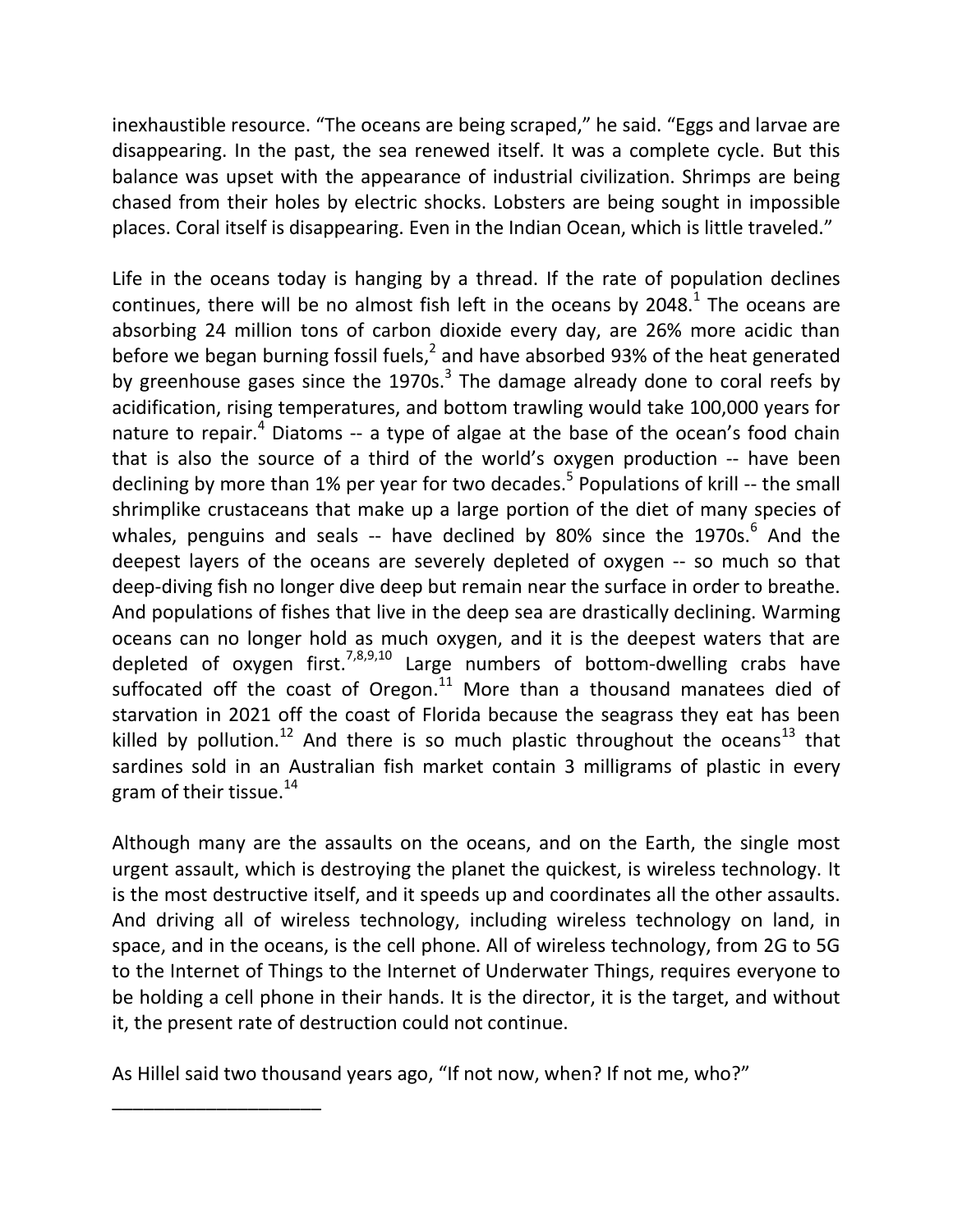1 Boris Worm et al. [Impacts of Biodiversity Loss on Ocean Ecosystem Services.](https://www.science.org/doi/10.1126/science.1132294) *Science* 314: 787-790 (2006).

<sup>2</sup> Oceaneos. [Ocean Acidification.](https://www.oceaneos.org/state-of-our-oceans/acidification/)

3 D. Laffoley and J. M. Baxter. *[Explaining ocean warming: Causes, scale, effects and](https://www.iucn.org/news/marine-and-polar/201609/explaining-ocean-warming-causes-scale-effects-and-consequences)  [consequences](https://www.iucn.org/news/marine-and-polar/201609/explaining-ocean-warming-causes-scale-effects-and-consequences)*. International Union for the Conservation of Nature. Sept. 2016.

<sup>4</sup>Charles Clover. *The End of the Line: How Overfishing is Changing the World and What We Eat*. New Press, 2006, p. 67.

<sup>5</sup> Cecile S. Rousseaux and Watson W. Gregg. **Recent decadal trends in global** [phytoplankton composition.](https://agupubs.onlinelibrary.wiley.com/doi/pdfdirect/10.1002/2015GB005139) *Global Biogeochemical Cycles* 29: 1674-1688 (2015).

<sup>6</sup> Matthew Taylor. Decline in krill threatens Antarctic wildlife, from whales to [penguins.](https://www.theguardian.com/environment/2018/feb/14/decline-in-krill-threatens-antarctic-wildlife-from-whales-to-penguins) *The Guardian*, Feb. 14, 2018.

7 Craig Welch. Oceans Are Losing Oxygen—[and Becoming More Hostile to Life.](https://www.nationalgeographic.com/science/article/150313-oceans-marine-life-climate-change-acidification-oxygen-fish) *National Geographic*, March 12, 2015.

8 Laura Poppick. [The Ocean Is Running out of Breath, Scientists Warn.](https://www.scientificamerican.com/article/the-ocean-is-running-out-of-breath-scientists-warn/#:~:text=Escaping%20predators%2C%20digestion%20and%20other,those%20of%20humans%E2%80%94require%20oxygen.&text=Oxygen%20levels%20in%20some%20tropical,years%2C%20so) *Scientific American*, Feb. 25, 2019.

<sup>9</sup> Kirsten Isensee. The Ocean Is Losing Its Breath</u>. Ocean and Climate Platform, 2018.

<sup>10</sup> International Union for the Conservation of Nature. [Ocean Deoxygenation.](https://www.iucn.org/theme/marine-and-polar/our-work/climate-change-and-oceans/ocean-deoxygenation)

<sup>11</sup> Bradley W. Parks. Low oxygen levels off Northwest coast raise fears of marine ["dead zones](https://www.opb.org/article/2021/07/22/hypoxia-season-oregon-dead-zones-crab/)." Oregon Public Broadcasting, July 22, 2021.

<sup>12</sup> Corryn Wetzel. **Florida Wildlife Officials Move to Feed Starving Manatees in** 

[Experimental Conservation Approach.](https://www.smithsonianmag.com/smart-news/florida-wildlife-officials-move-to-feed-starving-manatees-180979184/) *Smithsonian*, Dec. 8, 2021.

13 Captain Charles Moore. *Plastic Ocean*. Avery, NY 2011.

<sup>14</sup> Francisca Ribeiro et al. **[Quantitative Analysis of Selected Plastics in High-](https://pubs.acs.org/doi/pdf/10.1021/acs.est.0c02337)**[Commercial-Value Australian Seafood by Pyrolysis Gas Chromatography Mass](https://pubs.acs.org/doi/pdf/10.1021/acs.est.0c02337)  [Spectrometry.](https://pubs.acs.org/doi/pdf/10.1021/acs.est.0c02337) *Environmental Science and Technology* 54: 9408-9417 (2020).

Arthur Firstenberg

Author, *[The Invisible Rainbow: A History of Electricity and Life](https://www.chelseagreen.com/product/the-invisible-rainbow/)* Administrator, *International Appeal [to Stop 5G on Earth and in Space](https://www.5gspaceappeal.org/)* Caretaker, ECHOEarth (End Cellphones Here On Earth)

> P.O. Box 6216 Santa Fe, NM 87502 USA phone: +1 505-471-0129 info@cellphonetaskforce.org January 12, 2022

*The last 34 newsletters, including this one, are available for downloading and sharing on the [Newsletters page](https://www.cellphonetaskforce.org/newsletters/) of the Cellular Phone Task Force. Some of the*